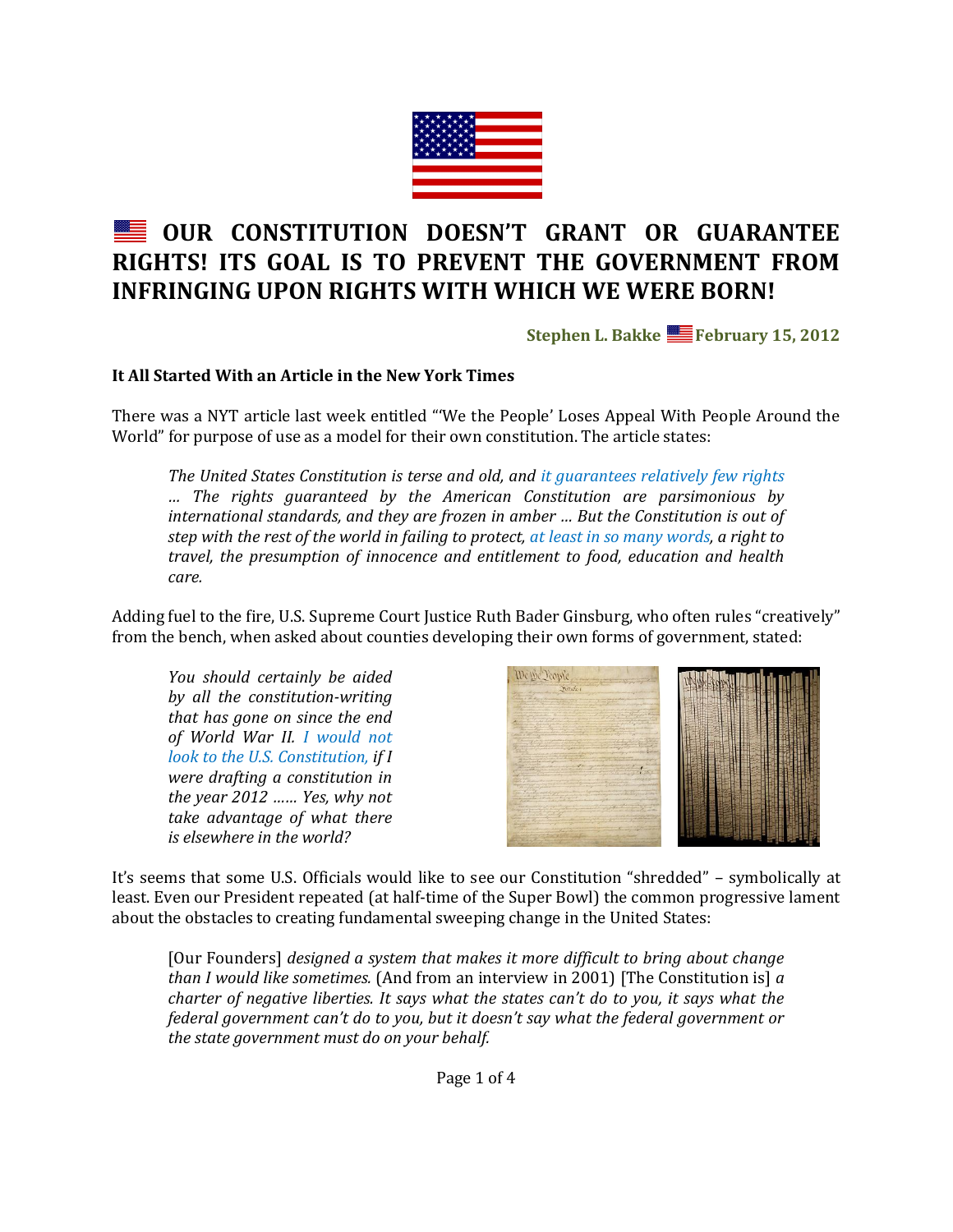For Obama, it's "all about government" controlling the details of our lives. *Investor's Business Daily* responded to this recent commentary as follows:

*A lack of respect for the Constitution isn't peculiar to Obama. It's shared by democrats. …… We're not ashamed to declare the U.S. Constitution a magnificent document that, along with the Declaration of Independence, forms the greatest national charter in human history. No other document has ever guarded freedom the way it has, and no other contract has provided such a foundation for prosperity. It's not perfect, but it's as close to perfect as man has come.*

# **Let's Remember What Our Constitution is All About!**

It all begins with the *Declaration of Independence* which states:

*We hold these truths to be self-evident: that all men are created equal, that they are endowed by their Creator with certain unalienable rights, that among these are life, liberty, and the pursuit of happiness.*

Thus was introduced the creed upon which our system of government was based. We then fought for a victory in the Revolutionary War after which ultimately was born the United States Constitution based on this concept of individual rights "endowed by their Creator." Furthermore, from this document arose the concept that all power comes from the people – the citizens of this new Republic – an experiment in liberty.

# **The United States Constitution Was Completed after Several Years of Hard Work – and Then Came the Bill of Rights**

After the Constitution was ratified by the states in 1788, there was some criticism, particularly among the "Anti-Federalists" that it contained few guarantees of individual rights. Memories, whether Anti-Federalist or not, were still prominent about the many violations of liberty carried out by the British. Those violations led to grievances which had been enumerated in the Declaration of Independence. On the other hand, some of our Founders did not want to include "specified rights" in the Constitution for fear that if certain rights were specified, then the people could be denied other rights that were not specifically listed. A compromise was reached by adding the Bill of Rights. How they "got around" the conflict of whether rights should be extensively enumerated is dealt with later (hint - the 9<sup>th</sup> Amendment).

And so, it was agreed the Constitution needed to expand on individual rights as described in the Declaration of Independence and hence the motivation, in 1791, to adopt the first 10 Amendments. These became known as the "Bill of Rights." James Madison, then a member of the U.S. House of Representatives, led Congress in this undertaking. Here is a depiction of the signing of the Bill of Rights.



Page 2 of 4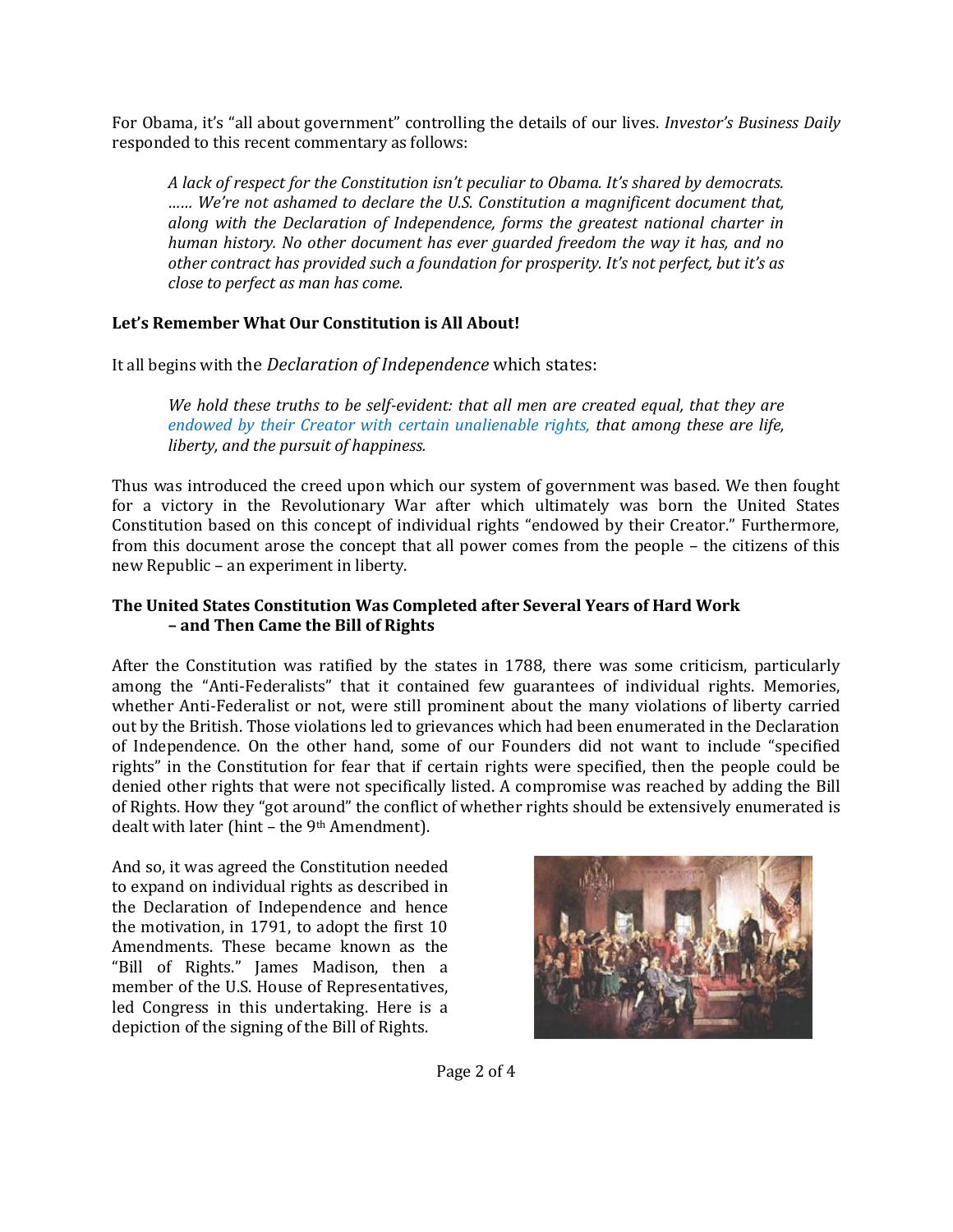The Bill of Rights was inspired by three remarkable documents: John Locke's 1689 thesis, *Two Treatises of Government* regarding the protection of "property"; in part from the *Virginia Declaration of Rights* authored by George Mason in 1776 as part of that state's Constitution; and, of course, in part from our *Declaration of Independence* authored by Thomas Jefferson.

Read in context, the Bill of Rights is both an affirmation of innate individual rights and a clear delineation on constraints upon the central government. When I read about "rights" in the constitution, I view them as the Founders' way of saying boldly "government cannot mess with this." And the 9th amendment clarifies this by saying the rights and power not enumerated in the document are left to the people – **"retained by the people."** It reads:

*The enumeration in the Constitution, of certain rights, shall not be construed to deny or disparage others retained by the people.*

This amendment states simply and un-specifically that just because a right is not enumerated in the Constitution, does not mean that the people do not retain that right. Some of our Founders did not want to include a "Bill of Rights" in the Constitution for fear that if certain rights were specified, then the people could be denied other rights that were not specifically listed. This amendment was therefore a compromise between the Federalists and Anti-Federalists. And then followed the 10<sup>th</sup> Amendment to "round out the compromise." It follows:

*The powers not delegated to the United States by the Constitution, nor prohibited by it to the States, are reserved to the States respectively, or to the people.*

This 10th Amendment relinquishes to the state governments, or to the people, those powers the Constitution did not expressly grant the federal government or deny the states, thereby limiting the power of the federal government to that which is granted in the Constitution.

#### **What is it About "Unalienable Rights" that Progressives Don't Understand?**

The concept of rights of citizens is so simple, some people make it complicated. Our Founders had an idea in mind in terms of rights and how we get them. I think their approach showed "genius at work." I know some don't, but most would if they looked below the surface. Let's recap what our Founders had in mind when they dealt with individual rights:

- The essence of the Constitution is its design for limited government.
- Rights simply exist. You don't buy them. Nobody but your creator "endows" them.
- If the government provides something it may be a service, but not a right as envisioned by the Founders.
- If something can be granted only by government action such as social security, that's not what the Founders were talking about – consider free health care – a misguided government program perhaps, but not an unalienable right.
- Progressive critics usually fail to differentiate between rights retained by the people from the government (those endowed), and entitlements which are actually government services involving transfers of money – often redistributive.
- Our Founders' concept of rights was at a much higher level than mere handouts.
- The rights that have been "endowed by our Creator" are to be considered in relation to the individual, similar to the Judeo/Christian tradition of individual salvation.